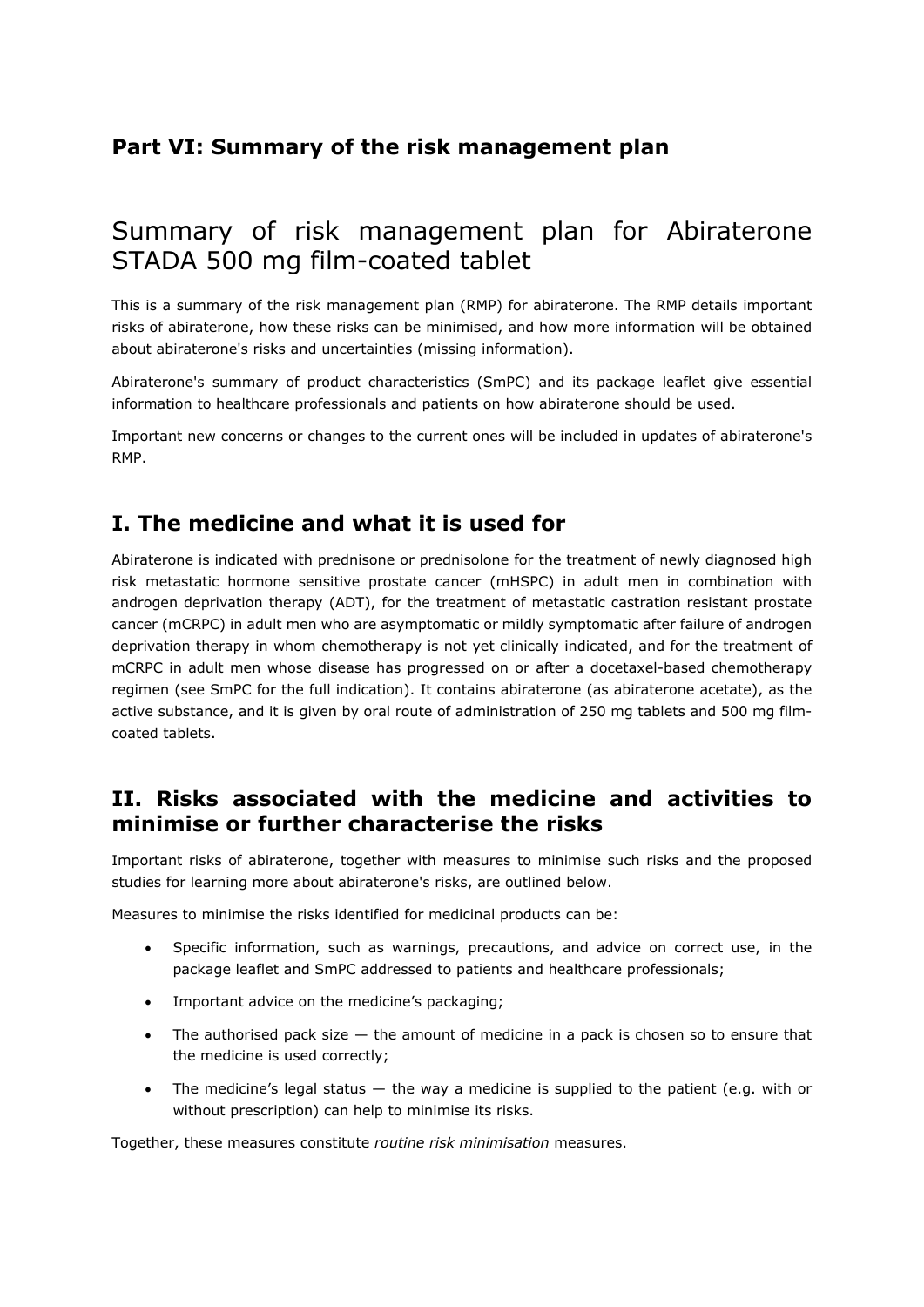In addition to these measures, information about adverse reactions is collected continuously and regularly analysed, so that immediate action can be taken as necessary. These measures constitute *routine pharmacovigilance activities*.

If important information that may affect the safe use of abiraterone is not yet available, it is listed under 'missing information' below.

#### *II.A List of important risks and missing information*

Important risks of abiraterone are risks that need special risk management activities to further investigate or minimise the risk, so that the medicinal product can be safely taken. Important risks can be regarded as identified or potential. Identified risks are concerns for which there is sufficient proof of a link with the use of abiraterone. Potential risks are concerns for which an association with the use of this medicine is possible based on available data, but this association has not been established yet and needs further evaluation. Missing information refers to information on the safety of the medicinal product that is currently missing and needs to be collected (e.g. on the long-term use of the medicine).

| List of important risks and missing information |                                                                                                                                                                                                                                                                                                |
|-------------------------------------------------|------------------------------------------------------------------------------------------------------------------------------------------------------------------------------------------------------------------------------------------------------------------------------------------------|
| Important identified risks                      | Hepatotoxicity<br>$\bullet$                                                                                                                                                                                                                                                                    |
|                                                 | Cardiac disorders<br>$\bullet$                                                                                                                                                                                                                                                                 |
|                                                 | Osteoporosis including osteoporosis-related fractures<br>٠                                                                                                                                                                                                                                     |
|                                                 | Rhabdomyolysis/Myopathy<br>$\bullet$                                                                                                                                                                                                                                                           |
|                                                 | Allergic alveolitis<br>$\bullet$                                                                                                                                                                                                                                                               |
|                                                 | Increased exposure with food<br>$\bullet$                                                                                                                                                                                                                                                      |
| Important potential risks                       | Anaemia                                                                                                                                                                                                                                                                                        |
|                                                 | Cataract                                                                                                                                                                                                                                                                                       |
|                                                 | Drug-drug interaction (CYP2D6)<br>٠                                                                                                                                                                                                                                                            |
| Missing information                             | Use in patients with active or symptomatic viral hepatitis<br>٠                                                                                                                                                                                                                                |
|                                                 | Use in patients with moderate/severe hepatic impairment and<br>$\bullet$<br>chronic liver disease                                                                                                                                                                                              |
|                                                 | Use in patients with severe renal impairment<br>$\bullet$                                                                                                                                                                                                                                      |
|                                                 | Use in patients with heart disease as evidenced by myocardial<br>$\bullet$<br>infarction, or arterial thrombotic events in the past 6 months,<br>severe or unstable angina, or New York Heart Association<br>Class III or IV heart disease or cardiac ejection fraction<br>measurement of <50% |

#### *II.B Summary of important risks*

The safety information in the proposed Product Information is aligned to the reference medicinal product.